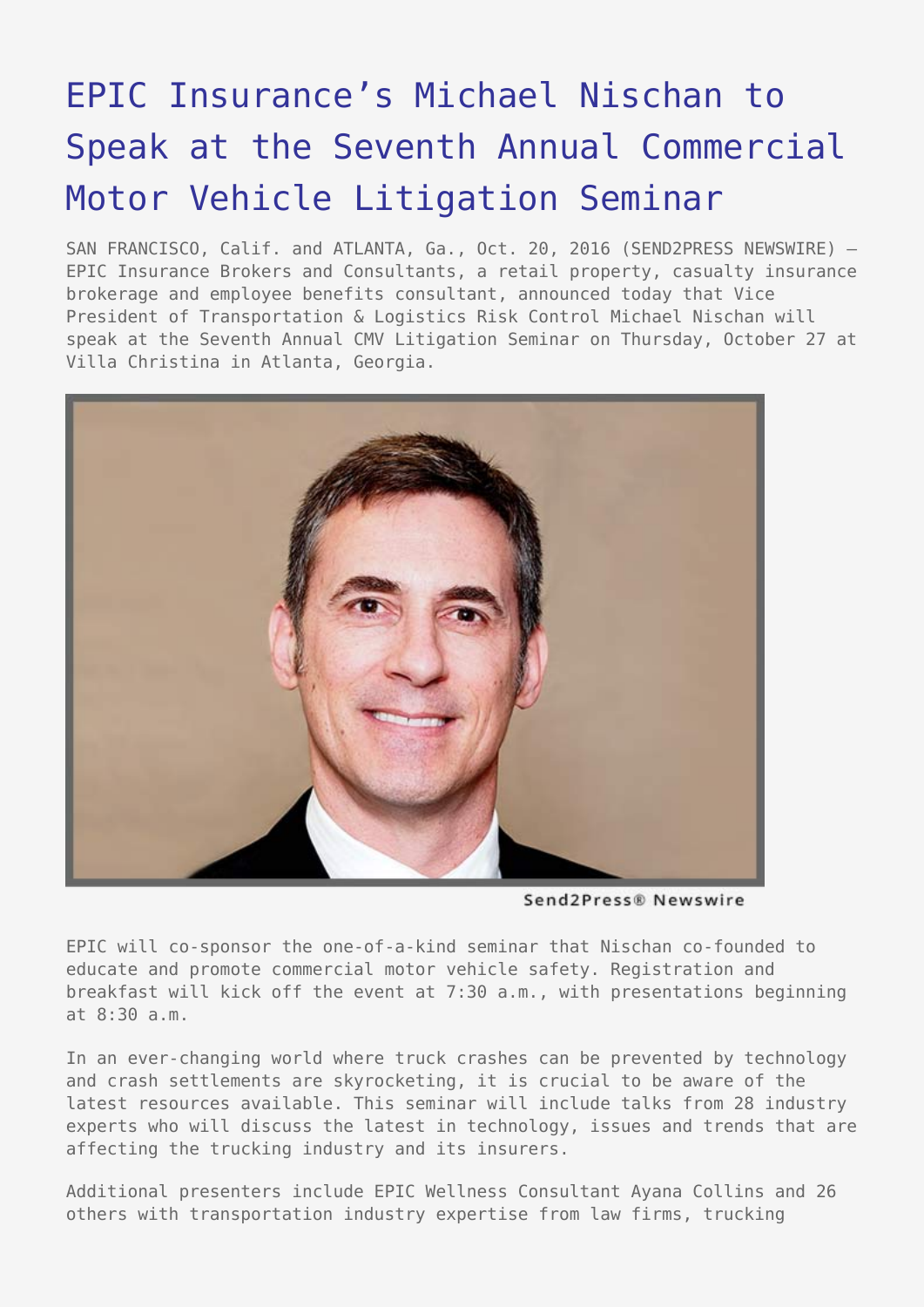companies, specialty insurance agencies, engineering firms, and more.

**The session will include the following takeaways:**

- Risk management best practices
- Post-crash response and accident reconstruction techniques
- Legal proceedings and litigation management depositions, mediation, witnesses, trials, etc.

Click here to download the full agenda (PDF): https://c.ymcdn.com/sites/gmta.site-ym.com/resource/resmgr/2016/meetings\_and\_ seminars/Transportation Seminar 2016.pdf

Click here to register: https://gmta.site-ym.com/events/EventDetails.aspx?id=844907.

## **About Michael Nischan, Vice President of Transportation & Logistics Risk Control, EPIC:**

Michael Nischan is responsible for the transportation risk control practice of EPIC Insurance Brokers and Consultants, working out of the Southeast Region office in Atlanta. With more than 20 years of experience in law enforcement, private industry management and consulting, he has a genuine understanding of what it takes to operate a fleet safely and profitably. He helps motor carriers achieve and exceed regulatory requirements, develops management and training programs, implements operational controls to enhance efficiency and educates all members of an organization on compliance and security measures.

He is an instructor with the North American Transportation Management Institute (NATMI) and provides professional training courses on behalf of the Georgia Motor Trucking Association (GMTA). He is the only Certified Cargo Security Professional (CCSP) employed by an insurance or risk management firm in Georgia and is active in the battle against cargo and equipment theft. Michael is a member of numerous organizations, including the GMTA and the Southeastern Transportation Security Council (SETSC). He is a graduate of Lenoir-Rhyne College.

## **About EPIC:**

EPIC is a unique and innovative retail property and casualty and employee benefits insurance brokerage and consulting firm. EPIC has created a valuesbased, client-focused culture that attracts and retains top talent, fosters employee satisfaction and loyalty and sustains a high level of customer service excellence. EPIC team members have consistently recognized their company as a "Best Place to Work" in multiple regions and as a "Best Place to Work in the Insurance Industry" nationally.

EPIC now has more than 850 team members operating from offices across the U.S., providing Property Casualty, Employee Benefits, Specialty Programs and Private Client solutions to more than 13,000 clients.

With more than \$200 million in revenues, EPIC ranks among the top 20 retail